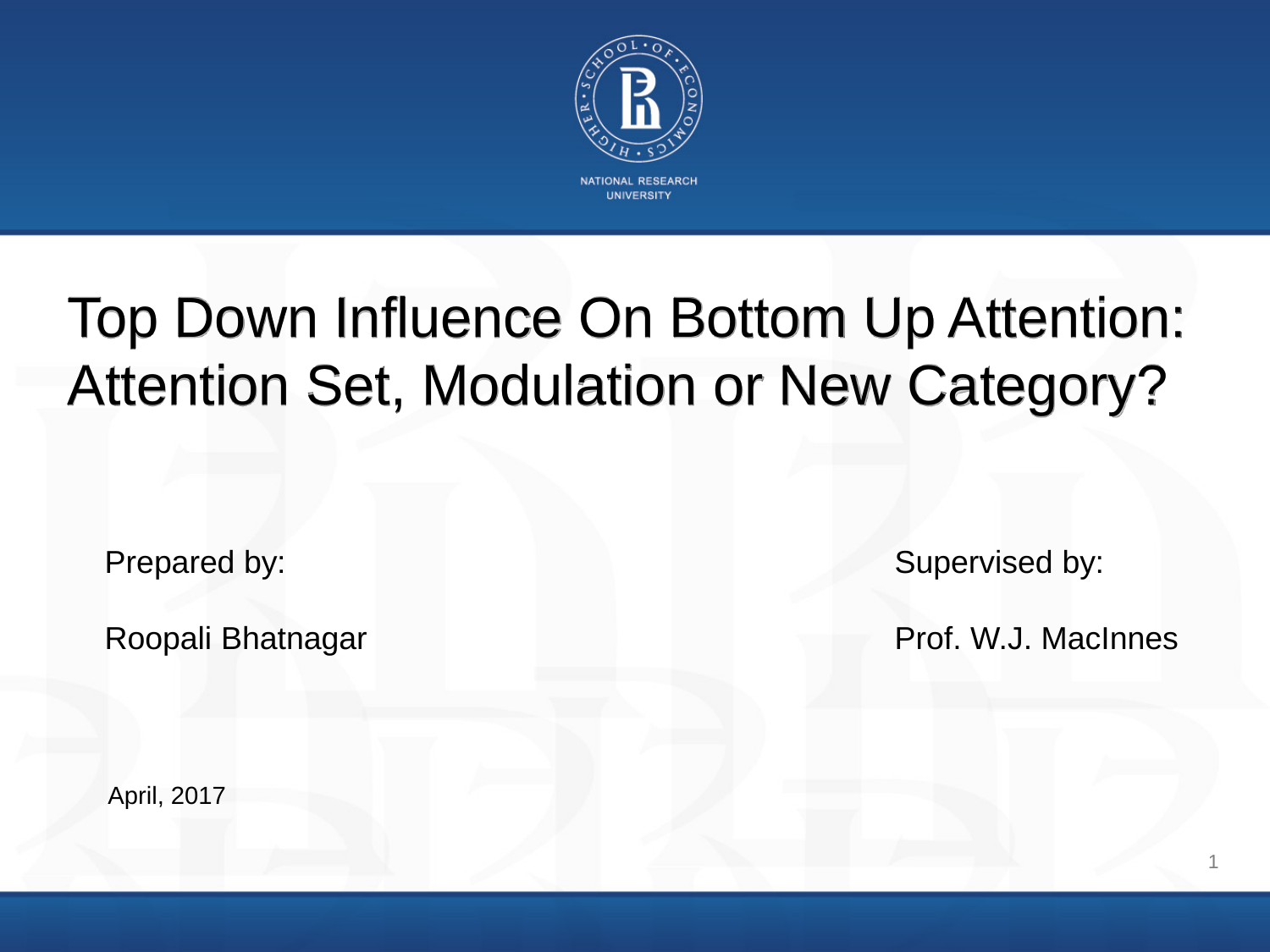

Top down attentional set is capable of eliminating bottom up exogenous facilitation through manipulation of cue-target-onset-asynchrony (CTOA). We test if early attention exists at validly cued location, and if this can be seen in measures of attention like saccade response time (SRT), saccadic curvature, micro-saccades and pupil size.

Reference –

W. J. MacInnes, Hannah M. Krüger & Amelia R. Hunt (2014): Just passing through? Inhibition of return in saccadic sequences, The Quarterly Journal of Experimental Psychology, doi:10.1080/17470218.2014.945097

W. J. MacInnes (2016): Multiple Diffusion Models to Compare Saccadic and Manual Responses for Inhibition of Return, Neural Computation, vol. 29, no. 3, pp. 804-824. doi: 10.1162/NECO\_a\_00904